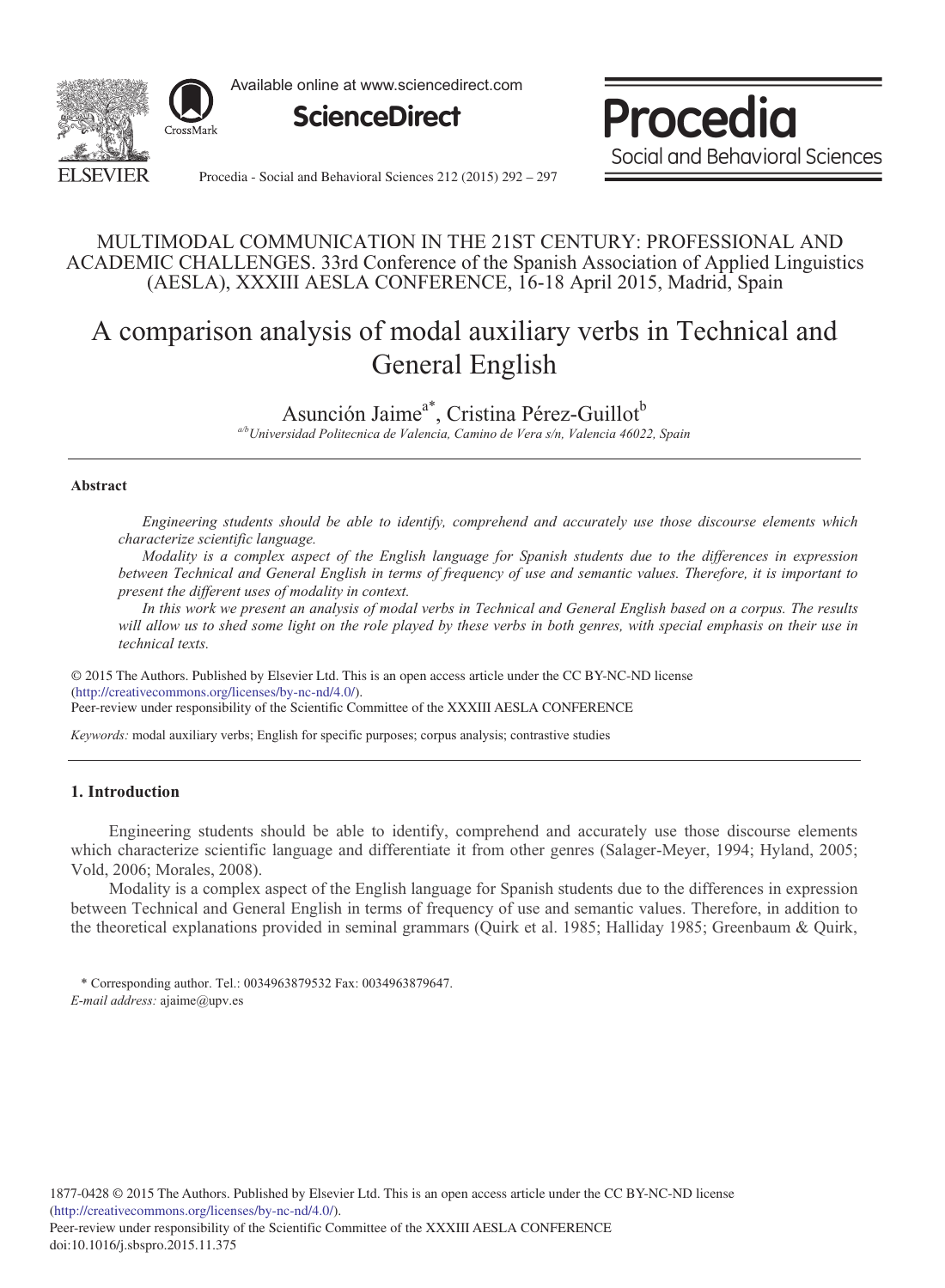1990; Downing & Locke, 1992), it is important to present the uses of modality in real communicative propositions within an appropriate semantic and pragmatic context.

The use of corpora has proved to be essential for the analysis of lexical, syntactic, pragmatic and rhetorical aspects of language: 'Computerized corpora have proved to be excellent resources for a wide range of research tasks. In the first place, they have provided a more realistic foundation for the study of language than earlier types of material, a fact which has given new impetus to descriptive studies of English lexis, syntax, discourse and prosody. Secondly, they have become a particularly fruitful basis for comparing different varieties of English' (Aijmer & Altenberg, 1991:1).

Additionally, the improved performance of today's computers and the availability of different types of texts in digital format have allowed the development of more reliable studies based on the analysis of specific corpora.

In this paper we compare the different uses of modal auxiliary verbs in Technical and General English, based on the analysis of a corpus of about 30,000 words. The results of the analysis of the two corpora have allowed us to identify the different uses of modal auxiliaries in both varieties of English with the purpose of developing effective reading strategies in students of English for specific purposes, because, as Schleppegrell (1991: 271) suggests, 'developing the students' skills in different genres requires knowledge about how grammatical resources are typically used in realizing those genres'.

#### **2. Modal auxiliary verbs in English**

We will focus our study on the use of modal auxiliary verbs since, according to Huckin & Olsen (1991: 542), scholars and scientists are required to use linguistic resources accurately when presenting their research findings for publication, and the appropriate selection of modal auxiliary verbs help them reach that goal. Modality is concerned with the codification of the speaker's attitude towards "the proposition that the sentence expresses" (Lyons, 1977: 452) or, in other words, with the "speaker's assessment of, or attitude towards, the potentiality of a state of affairs" (Radden & Dirven, 2007: 234). Modal verbs may express more than one type of modality, such as possibility, probability, necessity, obligation, and so on. Because modal verbs may have different semantic values depending on the context in which they appear, their use determines the propositional value of the message transmitted (Alcaraz, 2000: 66).

The analysis presented in this work is based on the classification and values of modal auxiliary verbs described in traditional English grammars (Leech & Svartvick, 1975, Quirk *et al.,* 1985, Greenbaum & Quirk, 1990, Downing & Locke, 1992). Modal verbs have been grouped into two groups according to their frequency of use. The first group comprises the modal verb *can* and its past form *could,* which are mainly used in English to express ability, permission and possibility. The second group includes other modal auxiliary verbs mainly used to indicate obligation or necessity (*must, have to, should, need to, ought to*), permission or possibility (*may, might*), and intention, prediction or probability (*would*).

#### **3. Methodology**

The development of analysis tools easily available to researchers has led to a new impetus of corpus linguistics as they facilitate the reliable study of the linguistic features that characterize the different varieties of English (Bowker & Pearson, 2002; Flowerdew, 2004; Parodi, 2006).

This paper analyzes the use of modal auxiliary verbs in Technical and General English based on a corpus of approximately 30,000 words consisting of two sub-corpora of 15,000 words for each gender. Each sub-corpora consists of 3,000 words excerpted from five literary works available on the free access Amazon portal for Kindle (ebook version) in the case of the literary sub-corpus, and 5 research articles in digital format retrieved from the free access portal for researchers ResearchGate that deal with such topics as materials, energy, technology, environment and thermodynamics in the case of technical sub-corpus.

Additionally, the advanced search options recently incorporated in Adobe Reader applications allow researchers to study specific grammatical and lexical devices in a faster and more reliable way. The program searches the item to be analyzed through the PDF text and automatically draws up a list with all sentences containing the specified item.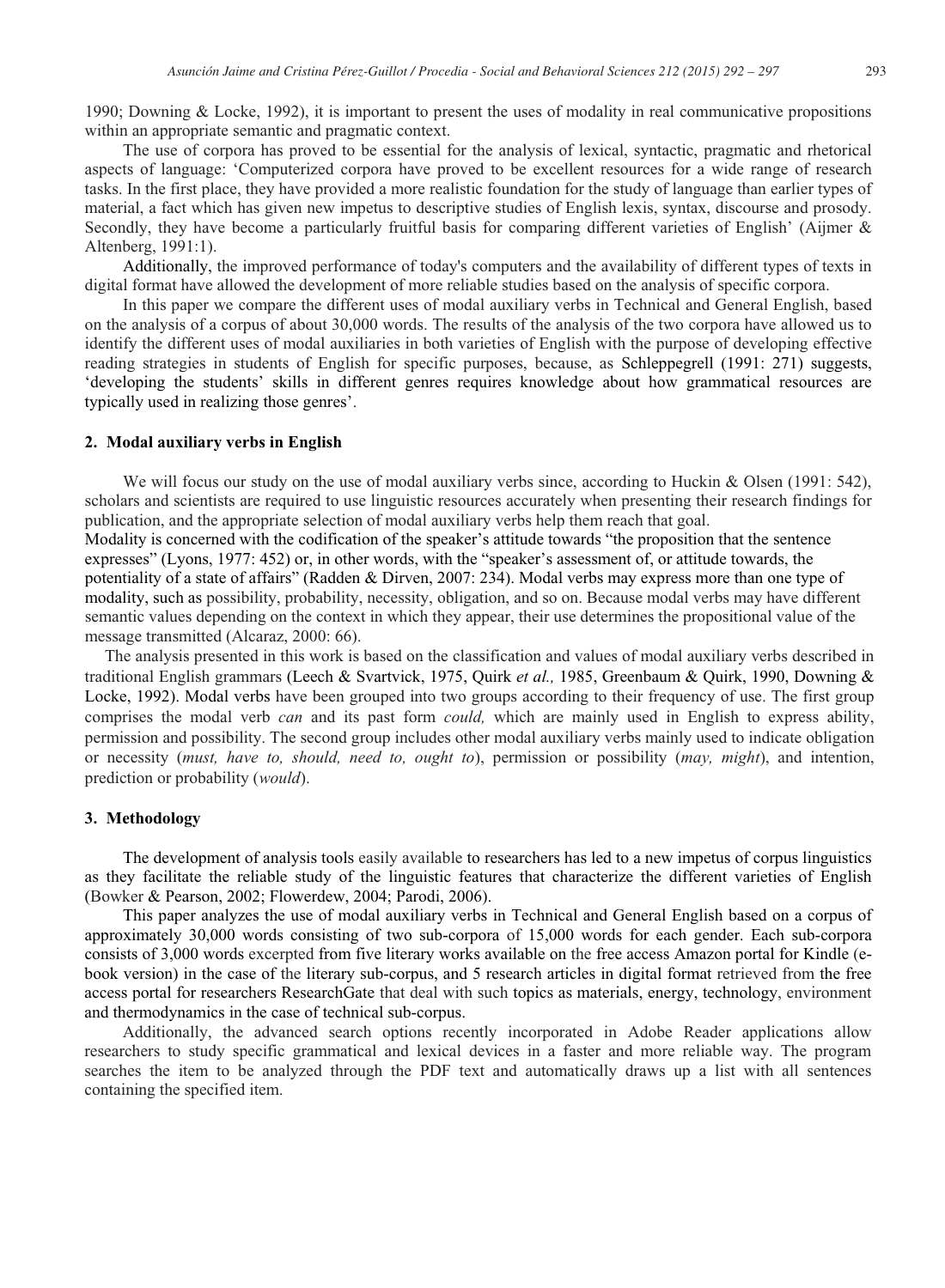The methodology followed to accomplish this study combines computer analysis for the initial detection of the modals under survey with manual analysis for the identification of their functions and values because there is no program that can automatically differentiate the semantic meaning of such verbs in context.

After identifying all cases of modal verbs in the different texts and to facilitate the computation of data, a code was assigned to each text and a page in MSExcel was opened with fields corresponding to each function for the verbs studied. Subsequently, the results were represented both numerically and graphically, using the data graphical presentation tools available in the Excel spreadsheet.

#### **4. Data analysis**

The analysis of the results indicates a somehow higher frequency of modal auxiliaries in technical corpus, with a total of 431 cases compared to the 383 cases found in the general language corpus. However, major differences can be seen in the kind of modal verb and meaning in each genre.

To simplify the analysis of results and facilitate their application to teaching, we have grouped these verbs into two main groups, according to the data found in our study: *can* and its verbal form *could*, because their frequency in both genders exceeds 63% of all cases, and rest of modal verbs, which account for about 37%. The following paragraphs analyze both groups in more detail.

#### *4.1. Group A: can and could*

The first significant finding is that although the total number of occurrences is slightly higher in Technical English (275 cases) than in General English (242 cases), in terms of percentage both corpora present similar figures (63.8% in Technical English and 63.2% in General English).

The major differences between both varieties of English, however, are to be found in their semantic values. Thus, whereas in General English *can* and *could* cover a wider range of semantic values, in technical texts they are mostly used to express general possibility, as illustrated in the following table:

| <b>Semantic values</b>         | TECHNICAL E. | <b>GENERAL E.</b> |
|--------------------------------|--------------|-------------------|
| CAN ability                    | 12           | 35                |
| CAN permission                 | $\theta$     | 3                 |
| CAN possibility                | 148          | 51                |
| CAN'T impossibility            | 14           | 23                |
| COULD(NOT) ability in the past | $\theta$     | 102               |
| <b>COULD</b> possibility       | 101          | 21                |
| COULD permission               | $\theta$     |                   |
| <b>TOTAL CAN/COULD</b>         | 275          | 242               |

Table 1. Semantic values of *can/could* in Technical and General English

As we can see, in Technical English, from the 275 occurrences found in the corpus, 249 refer to possibility distributed as follows: 148 cases of *can* and 101 cases of *could*, accounting for 90.4% of the use of these two verb forms. The negative form of *can* presents 14 cases (5.1%) and indicates impossibility, and only 12 cases (4.4%) express ability.

(1) «*this can enhance the EER value of algal biodiesel…» (TEC ->* possibility*)*

By contrast, in General English *can/could* offer a wider variety of meanings, out of which we can identify three main values: *could* indicating ability/lack of ability in the past, with 102 cases (42%), followed far behind by *can* with the values of possibility (51 cases and 21% of total cases in this group) and ability (35 cases and 14.5%). Other semantic values showed a lower frequency in our corpus.

(2) *«…the single child they could afford.» (GEN->* ability in the past*)*

(3) *«Now I can feel Amy looking over my shoulder…» (GEN->* ability*)*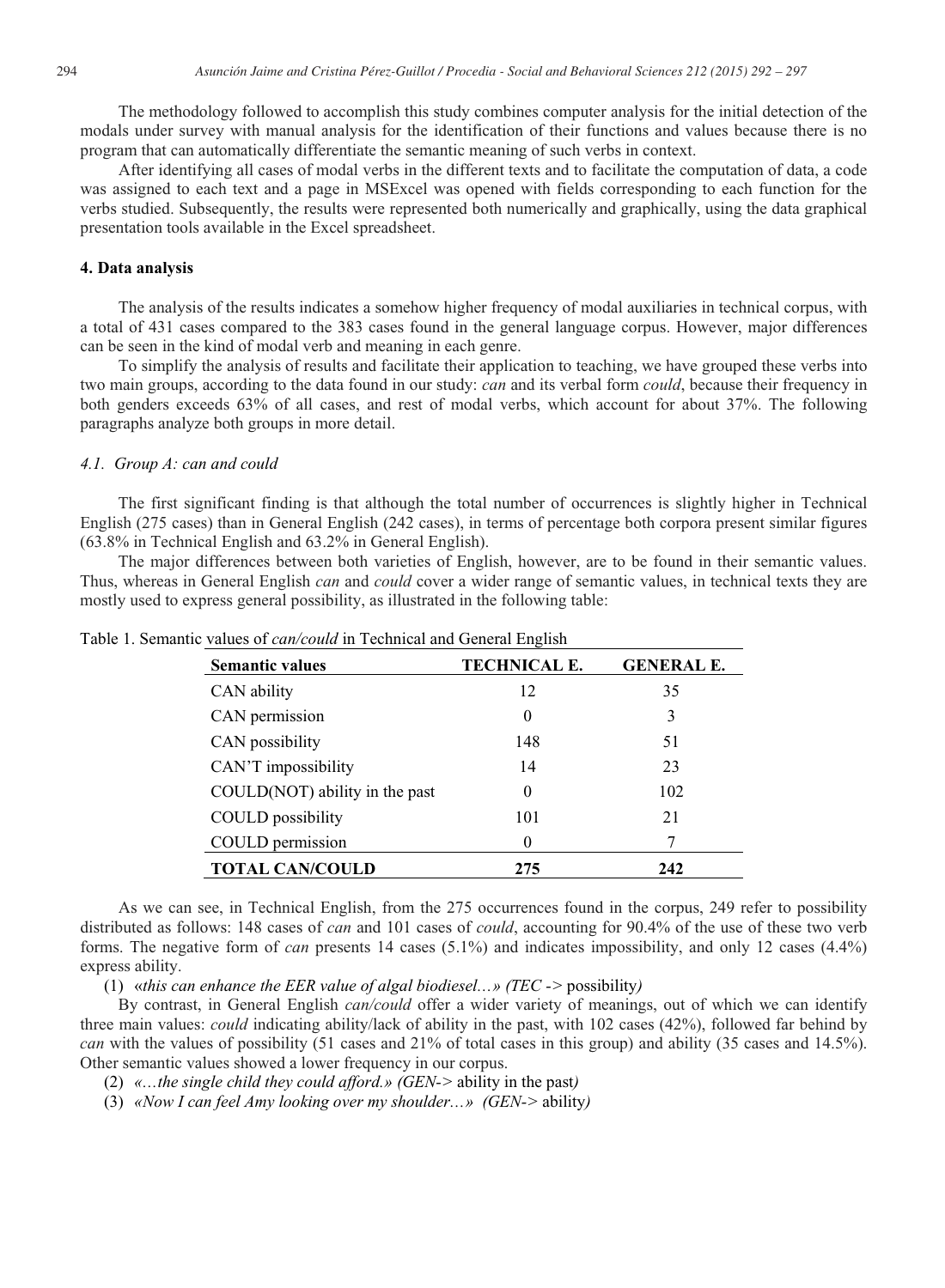Table 2 shows the percentages for the different values of *can/could* in both genders, and clearly illustrates the differences in use of this modal verb.

| Table 2. Percentage of <i>can/could</i> in Technical and General English |                     |                   |  |  |
|--------------------------------------------------------------------------|---------------------|-------------------|--|--|
|                                                                          | <b>TECHNICAL E.</b> | <b>GENERAL E.</b> |  |  |
| <b>Semantic values</b>                                                   | $\%$                | $\%$              |  |  |
| CAN ability                                                              | 4.4                 | 14.5              |  |  |
| CAN permission                                                           | 0.0                 | 1.2               |  |  |
| CAN possibility                                                          | 53.8                | 21.1              |  |  |
| CAN'T impossibility                                                      | 5.1                 | 9.5               |  |  |
| COULD(NOT) ability in the past                                           | 0.0                 | 42.1              |  |  |
| <b>COULD</b> possibility                                                 | 36.7                | 8.7               |  |  |
| COULD permission                                                         | 0.0                 | 2.9               |  |  |

*4.2. Group B: other modal auxiliary verbs*

In this group we have included the modal verbs *must, have to, may, might, should, would, ought to and need to* together with their negative forms*.*

Again the total number of occurrences is somewhat larger in the scientific corpus (156) than in the general corpus (141), although overall percentages are similar in both corpora (36.2% in the technical corpus versus 36.8% in the general corpus).

Similarly, we can appreciate the prevalence of some particular modal verbs and certain semantic values in Technical English against a greater selection of verbs and functions in General English.

Table 3 illustrates these differences between both genres.

Table 3. Other modal verbs and semantic values in Technical and General English

| <b>Semantic values</b>        | TECHNICAL E. GENERAL E. |     |
|-------------------------------|-------------------------|-----|
| MUST obligation/necessity     | 16                      | 10  |
| HAD TO obligation in the past | 0                       | 6   |
| NOT HAVE TO no obligation     | 0                       |     |
| MAY/MIGHT permission          | 0                       | 8   |
| MAY/MIGHT possibility         | 78                      | 49  |
| SHOULD obligation/necessity   | 34                      | 5   |
| WOULD prediction/probability  | 12                      | 38  |
| <b>WOULD</b> intention        | 0                       | 16  |
| NEED TO necessity             | 16                      | 4   |
| <b>OUGHT TO obligation</b>    | 0                       | 4   |
| <b>TOTAL OTHER MODALS</b>     | 156                     | 141 |

In Technical English we can observe two main semantic values, namely possibility and obligation/necessity.

Possibility is expressed by the verb *may/might* computing half of the cases found in this group (78 cases,  $50\%)$ .

(4) *«Models may provide robustness….»(TEC->* possibility)

In the technical corpus, the values of obligation and necessity (42%), are expressed mainly through the modal verb *should* (34 cases and 21.8%) and, to a lesser extent, *must* and *need to* totaling 20.2% with the same number of cases for each verb (16 and 10.3%).

(5) *«the assessment of nanoecotoxicity should be pursued in a holistic way….»(TEC->* necessity)

(6) *«*…*lignin produces a highly acidic bio-oil that must be upgraded prior to use….»(TEC ->* obligation)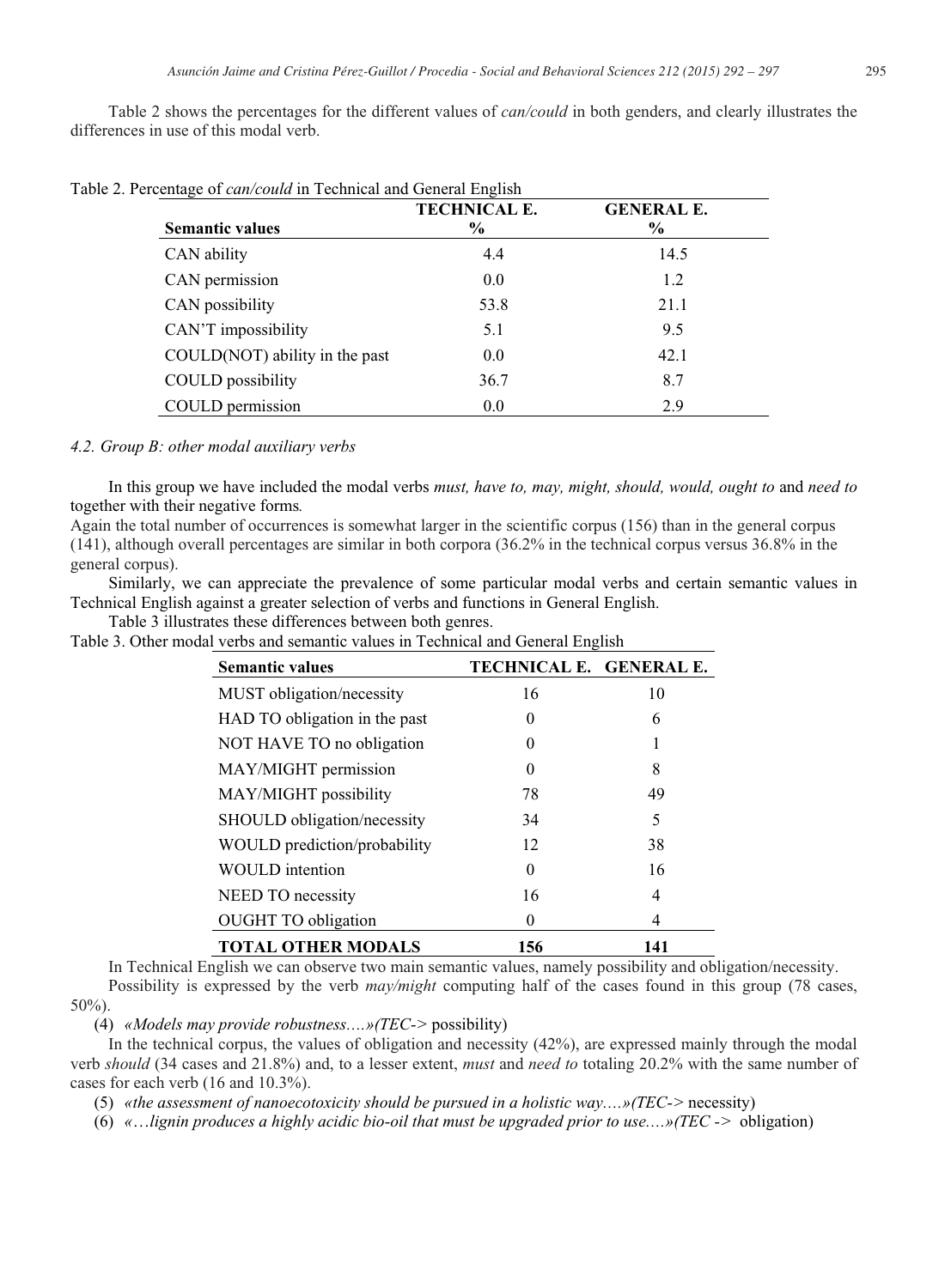- (7) *«the extracted algal carbohydrates need to be hydrolyzed further….»(TEC->* necessity) Finally, with only 12 cases (7.7%), *would* occurs in the technical corpus to express prediction.
- (8) *«These interactions affect the aggregation of the NPs in solution, which ultimately would influence the results of the in vivo or in vitro nanotoxicity studies.»(TEC->* prediction)

Conversely, General English presents a greater range of uses and frequencies. There are two verbs with similar frequency, *may/might* with 57 cases (40.5%), and *would* with 54 cases (38.3%). However, these modal verbs are used to express different semantic values. More specifically, *may/might* has two values: possibility (34.8%) and permission (5.7%), and *would* is used to indicate either prediction or probability (27%) and intention (11.3%).

- (9) *«We might use the same word to describe a gorgeous sunset, or an alpine landscape» (GEN->* possibility)
- (10) *«May I ask where you came by this, Monsieur…? » (GEN->* permission)
- (11) *«Even then, I knew that road would not lead to glory » (GEN->* prediction)
- (12) *«Something impressive was being created, probably a crepe, because crepes are special, and today Amy would want to cook something special » (GEN->* intention)

In the general corpus we can also see a greater variety of verbs to express obligation or necessity (21%), in particular, *must* (7.1%), *have/had to* (4.3%), *should* (3.5% ), *need to* (2.8%) and *ought to* (2.8%).

- (13) *«The first thing I must do is distinguish between them» (GEN->* obligation)
- (14) *«We then work out what we ought to see, or hear, etc» (GEN->* obligation)

These differences can be better observed in Table 4.

Table 4: Percentage of other modal verbs in Technical and General English

|                              | <b>TECHNICAL E</b> | <b>GENERAL E</b> |
|------------------------------|--------------------|------------------|
| <b>Semantic values</b>       | $\%$ .             | $\%$ .           |
| MUST obligation/necessity    | 10.3               | 7.1              |
| HAD TO obl in the past       | 0.0                | 4.3              |
| NOT HAVE TO no obligation    | 0.0                | 0.7              |
| MAY/MIGHT permission         | 0.0                | 5.7              |
| MAY/MIGHT possibility        | 50.0               | 34.8             |
| SHOULD obligation/necessity  | 21.8               | 3.5              |
| WOULD prediction/probability | 7.7                | 27.0             |
| <b>WOULD</b> intention       | 0.0                | 11.3             |
| NEED TO necessity            | 10.3               | 2.8              |
| <b>OUGHT TO obligation</b>   | 0.0                | 2.8              |

#### **5. Conclusions**

In this paper we analyzed the use of modal auxiliary verbs in General and Technical English for educational purposes.

Although the results show a somewhat greater use in terms of number of cases in Technical English (431 versus 383 in General English), the most significant differences are found in the semantic values and verbs used in each corpus.

Thus, we can see that in Technical English these verbs are primarily used to express possibility (83% of the total) and to a much lesser extent, necessity and obligation (15%). By contrast, in General English we find a wider range of modal values, among which we can highlight the values of ability (35.8%) and possibility (31.6%), although other values were hardly found in our technical corpus, such as permission, probability or intention.

Similar findings can be observed in relation to the verbal forms used in both genres. Thus, in Technical English the semantic values mentioned above are realized through a small selection of auxiliary verbs, namely *can/could* and *may/might* to express possibility, and *should, need to* and *must* to express obligation and necessity. However, in General English we find more verbal forms including past or negative verbal tenses, which are hardly used in Technical English, as well as the use of one auxiliary verb to express different semantic values depending on